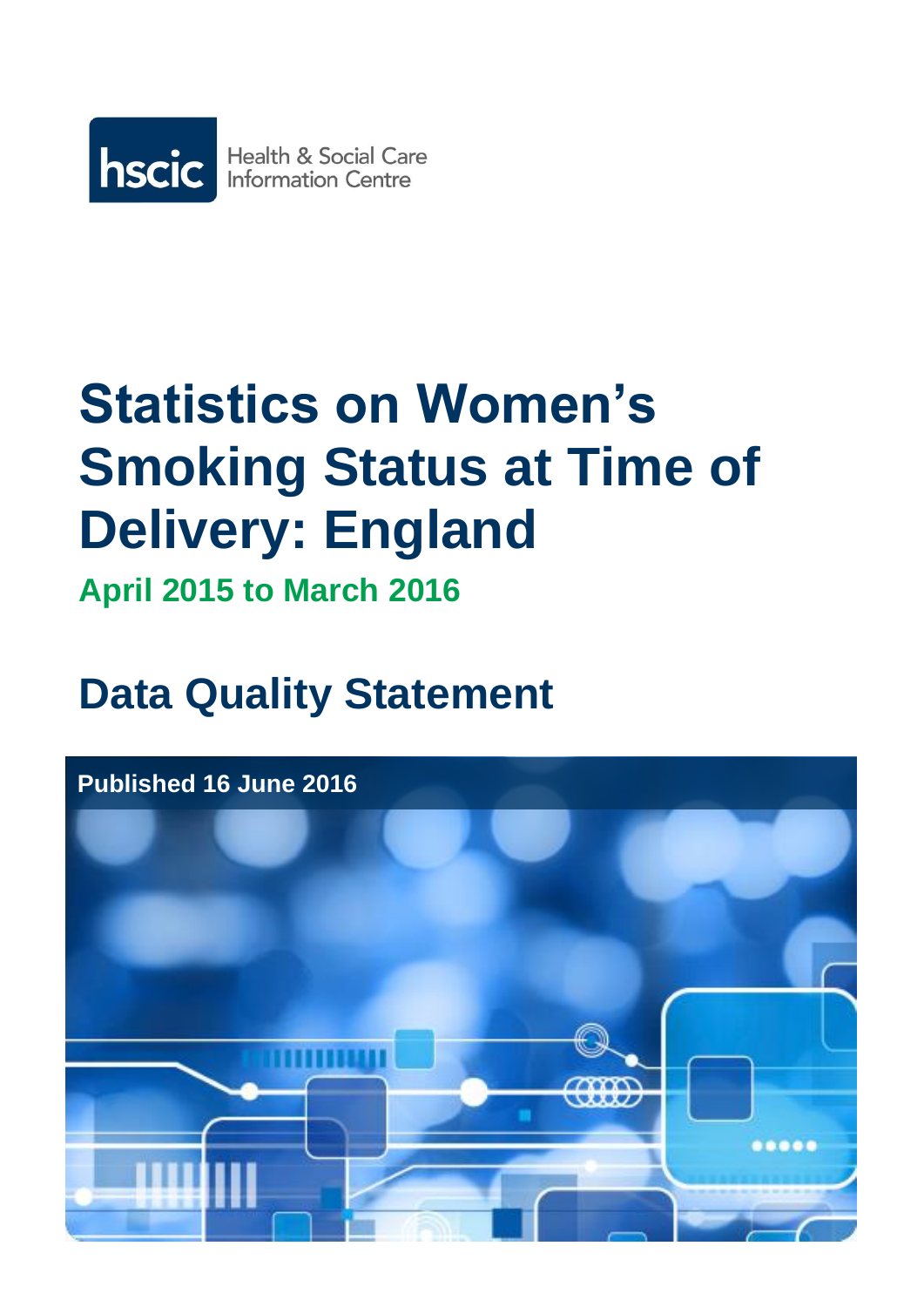**We are the trusted national provider of high-quality information, data and IT systems for health and social care.**

# **[www.hscic.gov.uk](http://www.hscic.gov.uk/) [enquiries@hscic.gov.uk](mailto:enquiries@hscic.gov.uk) @hscic**

This report may be of interest to members of the public, policy officials and other stakeholders to make local and national comparisons and to monitor the quality and effectiveness of stop smoking services for pregnant women.

| <b>Author:</b>                   | <b>Lifestyles Statistics Team,</b><br><b>Health and Social Care Information Centre</b> |  |
|----------------------------------|----------------------------------------------------------------------------------------|--|
| <b>Responsible statistician:</b> | <b>Paul Niblett, Section Head</b>                                                      |  |
| <b>Version:</b>                  | V1.0                                                                                   |  |
| Date of publication:             | <b>16 June 2016</b>                                                                    |  |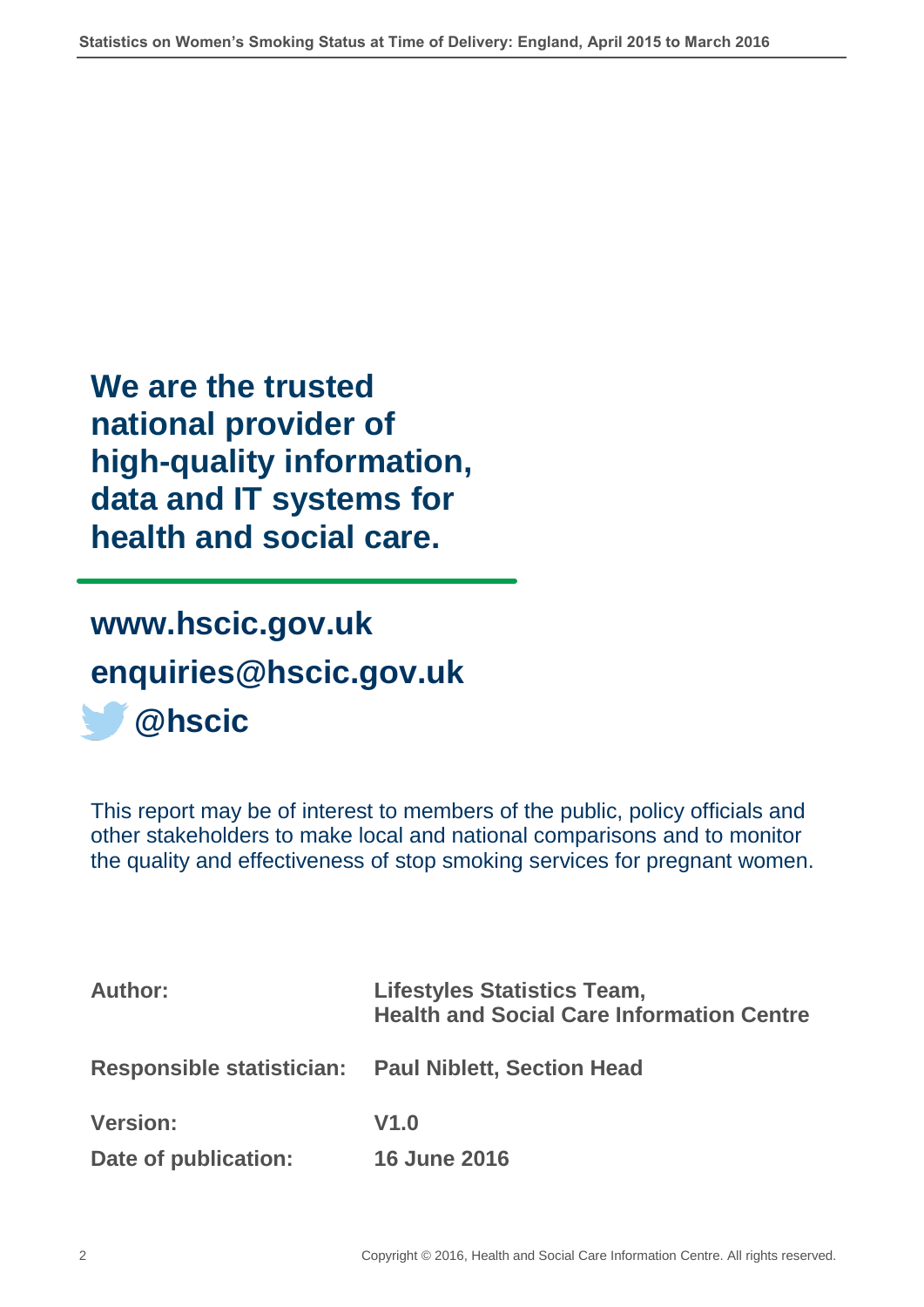# **Contents**

| <b>Introduction</b>                                 | 4  |
|-----------------------------------------------------|----|
| <b>Performance Cost and Respondent Burden</b>       | 4  |
| <b>Relevance</b>                                    | 5  |
| <b>Assessment of User Needs and Perceptions</b>     | 5  |
| <b>Accuracy and Reliability</b>                     | 6  |
| <b>Comparability and Coherence</b>                  | 10 |
| <b>Timeliness and Punctuality</b>                   | 11 |
| <b>Accessibility and Clarity</b>                    | 11 |
| <b>Trade Offs Between Output Quality Components</b> | 12 |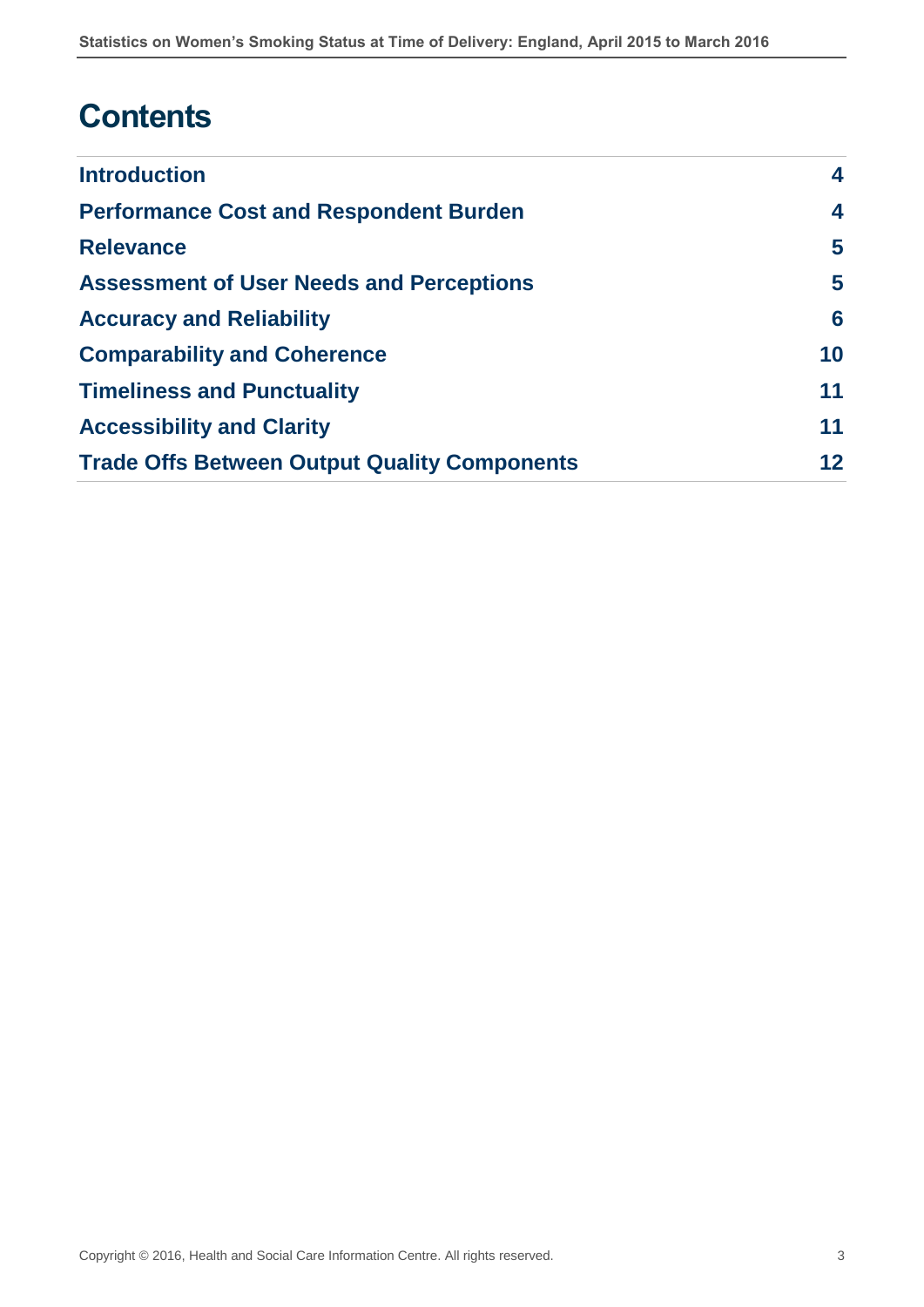# <span id="page-3-0"></span>**Introduction**

Smoking during pregnancy can cause serious pregnancy-related health problems. These include complications during labour and an increased risk of miscarriage, premature birth, still birth, low birth-weight and sudden unexpected death in infancy<sup>[1](#page-12-0)</sup>.

Reducing smoking during pregnancy is one of the three national ambitions in the Tobacco Control Plan published in March 2011, which is "to reduce rates of smoking throughout pregnancy to 11 per cent or less by the end of 2015 (measured at time of giving birth)"<sup>2</sup>[.](#page-12-1)

This data collection is designed to provide a measure of the prevalence of smoking among women at the time of giving birth at a local level. It supplements the national information available from the Infant Feeding Survey (IFS) $^3$  $^3$  and the Opinions and Lifestyle Survey<sup>[4](#page-12-3)</sup> (OPN) although the last IFS was in 2010 and it has now been discontinued.

# <span id="page-3-1"></span>**Performance Cost and Respondent Burden**

### **Data collection and burden**

The following data items should be submitted for each quarter:

- Number of maternities
- Number of women known to be smokers at the time of delivery
- Number of women known to be non-smokers at the time of delivery
- Number of women whose smoking status was not known at the time of delivery

These are defined as follows:

- Number of **maternities** the number of pregnant women who give birth to one or more live or stillborn babies of at least 24 weeks gestation, where the baby is delivered by either a midwife or doctor at home or in an NHS hospital (including GP units). This count should be the number of pregnant women, not the number of babies (deliveries). It does not include maternities that occur in psychiatric hospitals or private beds / hospitals.
- **Women known to be smokers at the time of delivery** are defined as pregnant women who reported smoking at the time of delivery.
- **Women known to be non-smokers at the time of delivery** are defined as pregnant women who reported not smoking at the time of delivery. This count does not include women whose smoking status is not known (which is collected separately), or those who intend to give up smoking after delivery.
- **Women whose smoking status was not known at the time of delivery** are defined as those whose smoking status was not determined at the time of.

### **Calculations**

#### **Percentage of women known to be smokers at time of delivery:**

Number of women known to be smokers at the time of delivery / Number of maternities \*100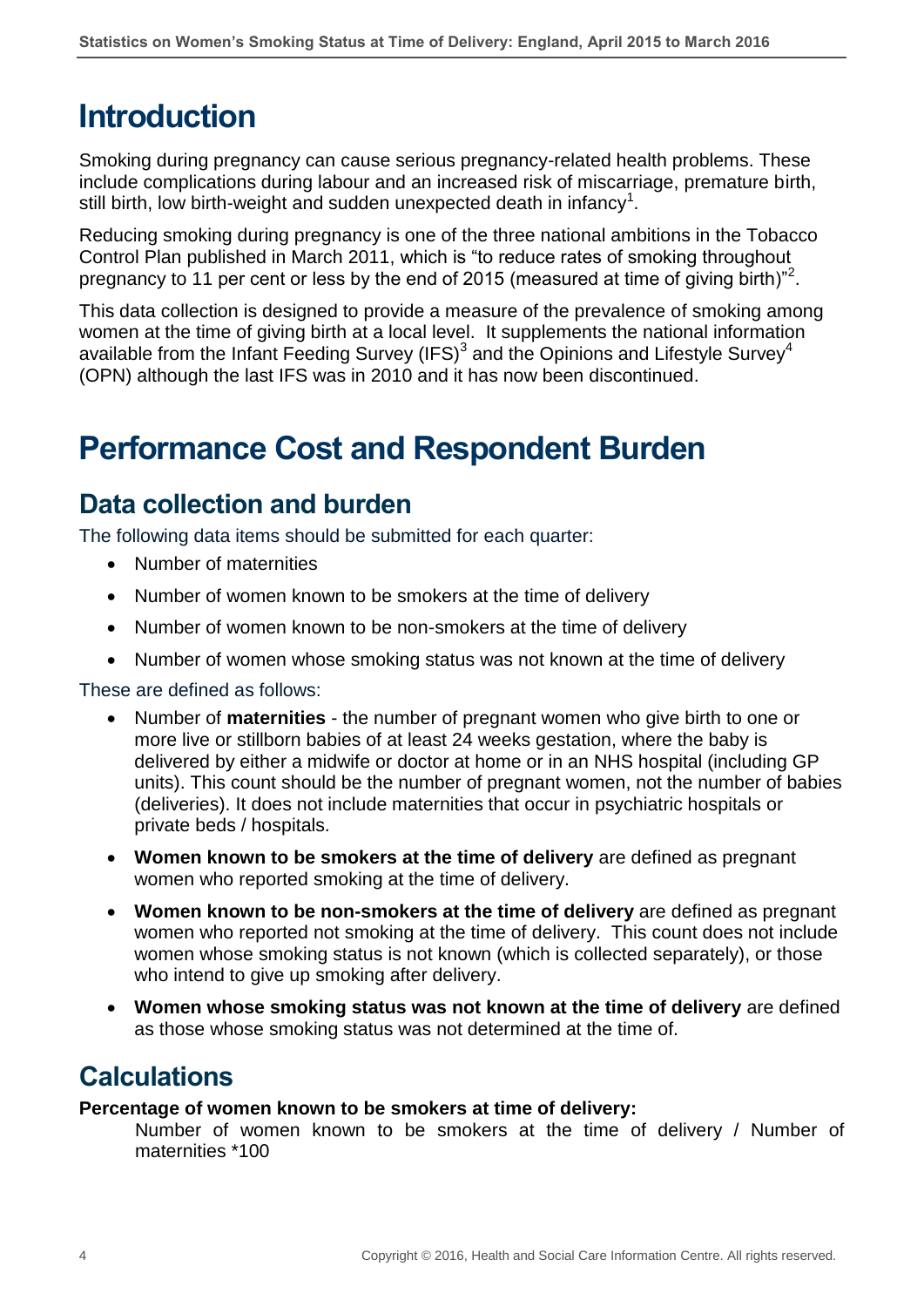#### **Percentage of women known to be non- smokers at time of delivery:**

Number of women known to be non-smokers at the time of delivery / Number of maternities \*100

#### **Percentage of women whose smoking status was not known at time of delivery:**

Number of women whose smoking status was not known at the time of delivery / Number of maternities \*100

Note that this calculation effectively treats the unknowns as if they are non-smokers so the percentage of women known to be smokers at the time of delivery should be treated with caution if there are a high number of unknowns.

### **Change in responsibility**

On 1 April 2013, responsibility for commissioning services for women's smoking status at the time of delivery moved from Primary Care Trusts (PCTs) to Clinical Commissioning Group (CCGs). Therefore from April 2013 this data has been collected and reported at Commissioning Region, Region and Clinical Commissioning Group level rather than by Primary Care Trust and Strategic Health Authority (SHA). Please see the accompanying Announcement of Methodological Change Notice for further information<sup>[5](#page-12-4)</sup>.

### **Status of data**

From 1 April 2014, CCGs were not able to revise data within the financial year so all quarterly data from 2014/15 onwards should be considered as final. Prior to this date, the data was subject to revisions until the final data submission in quarter 4. This change was intended to ensure that accurate and reliable data are collected at an earlier time to maximise the usefulness of the data for decision making purposes.

### <span id="page-4-0"></span>**Relevance**

This report is used to measure progress against one of the three national ambitions in the Tobacco Control Plan published in March 2011, which is "to reduce rates of smoking throughout pregnancy to 11 per cent or less by the end of 2015 (measured at time of giving birth) $\overline{r^2}$  $\overline{r^2}$  $\overline{r^2}$ .

It is also used to populate indicator 2.3 in the Public Health Outcomes Framework (PHOF) and indicator 1.14 in the CCG Outcome Indicator Set (CCGOIS).

### <span id="page-4-1"></span>**Assessment of User Needs and Perceptions**

This publication is considered to be of particular interest to English NHS commissioning organisations. However, data and findings are likely also to be of interest to a much broader base of users. The HSCIC is keen to gain a better understanding of the users of this publication and of their needs; feedback is welcome and may be sent to [enquires@hscic.gov.uk](mailto:enquires@hscic.gov.uk) (please include 'Smoking at the Time Of Delivery' in the subject line).

There is currently a consultation taking place across all HSCIC statistical outputs which includes this report and closes on 27 June 2016. <http://www.hscic.gov.uk/article/7041>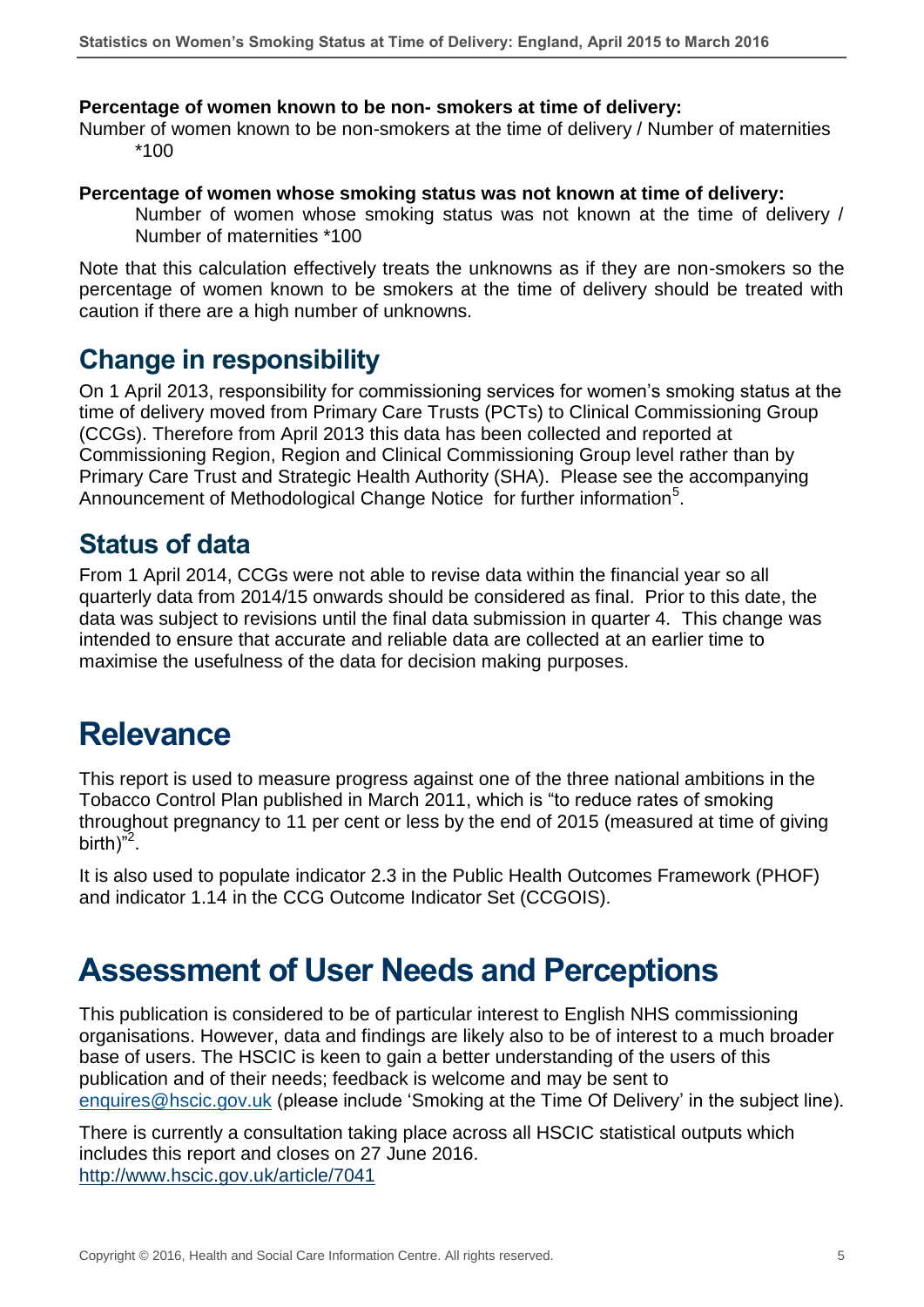# <span id="page-5-0"></span>**Accuracy and Reliability**

Validation at the point of entry checks that the sum of the number of women known to be smokers at the time of delivery; the number of women known to be non-smokers at the time of delivery and the number of women whose smoking status was not known at the time of delivery equals the number of maternities.

A secondary validation check is applied once the data has been collected and checks the number of maternities and smoking status reported in each quarter falls within an 'expected' range, by comparing to the average reported for the previous four quarters.

Previously, data that failed a validation check (e.g. percentage of women whose smoking status was not known >5 per cent) was not published. From quarter 1 of 2013/14, all data has been published. Accompanying data quality tables present information on the quality of the data, and also highlight any areas of concern to encourage improvements Tables 7, 8 and 9.

The percentage of women where the smoking status is not known will result in the under reporting of the percentages for known smokers and non-smokers, this should be taken into account when interpreting these data.

Table 7 contains data on the percentage of women where the smoking status is not known broken down by CCG, and shown by quarter and year.

Table 8 contains the difference between the quarterly average of the previous four quarters and quarter 4 2015/16 for:

- Percentage change of Number of Maternities;
- Percentage point change in the percentage of women smoking at time of delivery;
- Percentage point change in the percentage of women not smoking at time of delivery;
- Percentage point change in the percentage of women not known smoking.

Table 9 contains the difference between the annual figures for 2015/16 and 2014/15:

- Percentage change of Number of Maternities;
- Percentage point change in the percentage of women smoking at time of delivery;
- Percentage point change in the percentage of women not smoking at time of delivery;
- Percentage point change in the percentage of women not known smoking.

#### **Data Quality Analysis by Clinical Commissioning Groups**

This section looks at data quality issues which have affected Q4 2015/16 data in particular and annual data. There are specific analyses of data quality issues which affected Q1, Q2 and Q3 data in the data quality statements which accompanied these reports. These, and previous quarterly publications can be seen at:

[http://www.hscic.gov.uk/article/1165/Search](http://www.hscic.gov.uk/article/1165/Search-catalogue?q=title:%22Statistics+on+Women)[catalogue?q=title:"Statistics+on+Women's+Smoking+Status+at+Time+of+Delivery"&area=&](http://www.hscic.gov.uk/article/1165/Search-catalogue?q=title:%22Statistics+on+Women) [size=10&sort=RelevanceDesc](http://www.hscic.gov.uk/article/1165/Search-catalogue?q=title:%22Statistics+on+Women)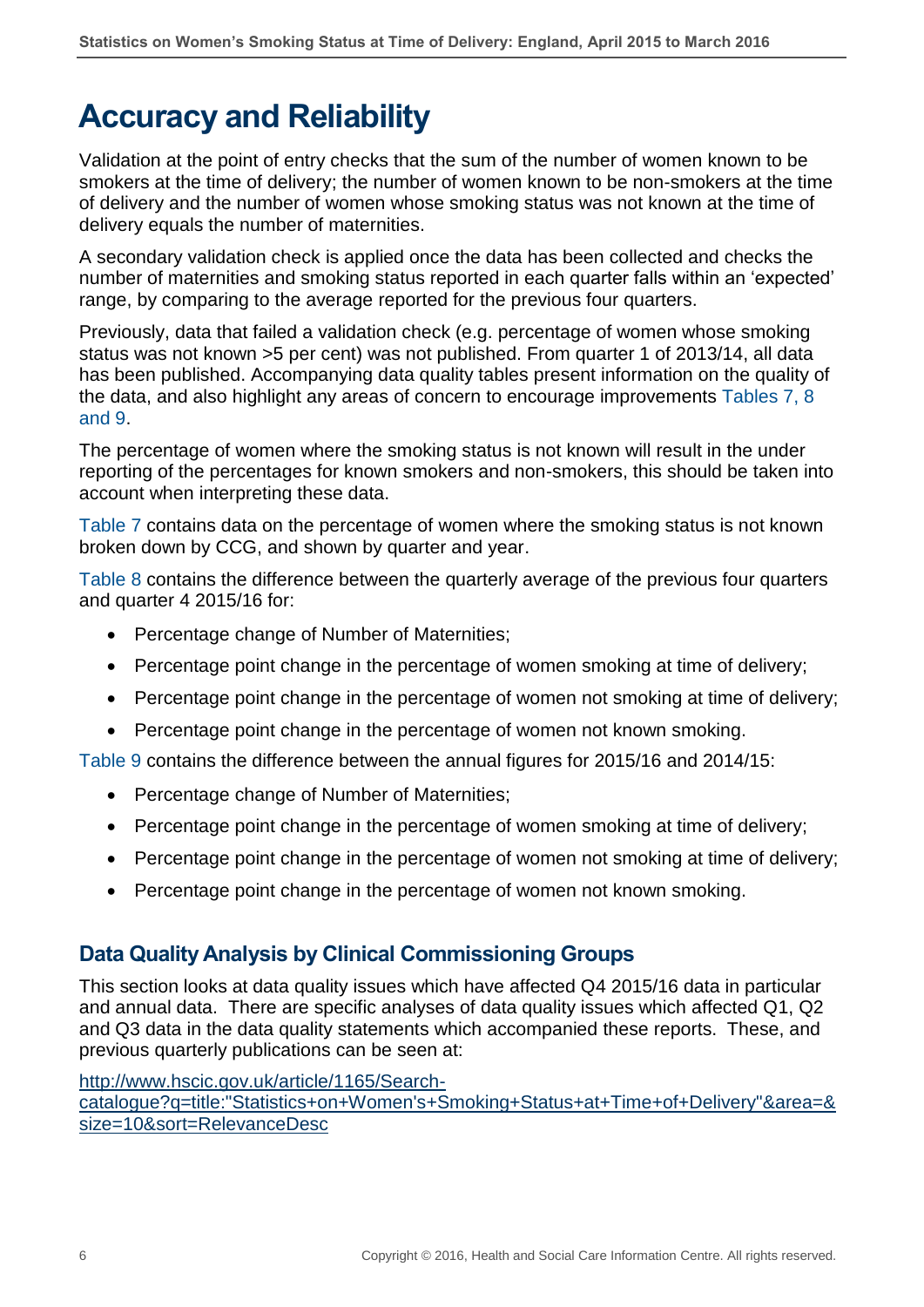#### **Smoking Status Not Known**

#### **Annual Analysis**

There are fifteen CCGs where the percentage of unknowns was in excess of 10 per cent, eight of which are over 20 per cent Table 7.

They were:

- NHS Ipswich and East Suffolk (59.7 per cent)
- NHS South West Lincolnshire (28.9 per cent)
- NHS Herefordshire (28.3 per cent)
- NHS Solihull (25.9 per cent)
- NHS Lincolnshire West (25.0 per cent)
- NHS Lincolnshire East (24.7 per cent)
- NHS Birmingham CrossCity (20.9 per cent)
- NHS West Suffolk (20.6 per cent)
- NHS West Lancashire (17.2 per cent)
- NHS Cambridgeshire and Peterborough (16.5 per cent)
- NHS Wirral (15.9 per cent)
- NHS Southport and Formby (14.8 per cent)
- NHS South East Staffs and Seisdon and Peninsular (12.2 per cent)
- NHS Walsall (11.2 per cent)
- NHS South Lincolnshire (10.9 per cent)

#### **Q4 Analysis**

There are twelve CCGs where the percentage of unknowns was in excess of 10 per cent, three of which are over 20 per cent Table 7.

They were:

- NHS Ipswich and East Suffolk (46.4 per cent)
- NHS West Suffolk (20.7 per cent)
- NHS Lincolnshire East (20.2 per cent)
- NHS Lincolnshire West (18.9 per cent)
- NHS South West Lincolnshire (18.6 per cent)
- NHS West Essex (15.8 per cent)
- NHS West Lancashire (12.1 per cent)
- NHS Herefordshire (11.3 per cent)
- NHS Castle Point and Rochford (11.3 per cent)
- NHS Cambridgeshire and Peterborough (10.9 per cent)
- NHS Wirral (10.2 per cent)
- NHS Southend (10.0 per cent)

With such a large proportion of unknown data, the percentage of women smoking at the time of delivery should be viewed with caution for these CCG's.

#### **Differences to Previous Periods**

As well as looking at missing data items, it is important to look at how data has changed over time and highlight any large differences. Large differences may represent problems with the latest submission or they may represent problems with previous submissions.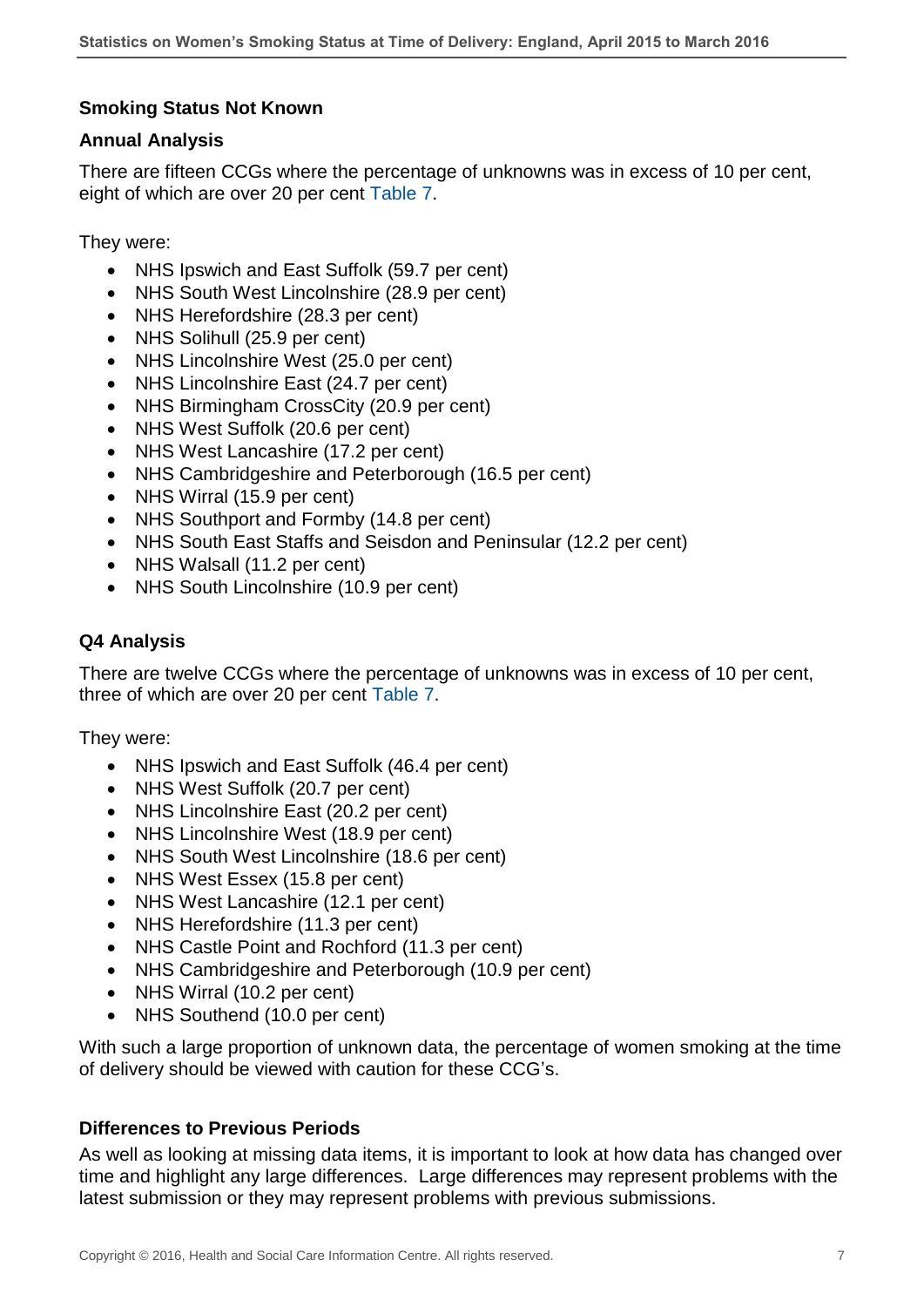#### **Annual Analysis**

Table 9 shows the differences between 2015/16 and 2014/15.

The largest differences are shown below:

- Percentage change in the number of maternities.
	- o NHS Warrington (decrease 43.4 per cent)
	- o NHS Stafford and Surrounds (decrease 28.0 per cent)
	- o NHS North West Surrey (decrease 19.5 per cent)
	- o NHS Rotherham (decrease 13.1 per cent)
	- o NHS East and North Hertfordshire (decrease 12.1 per cent)
	- o NHS Central London (Westminster) (decrease 10.6 per cent)
	- o NHS Eastern Cheshire (increase 10.1 per cent)
	- o NHS Rushcliffe (increase 10.2 per cent)
	- o NHS Havering (increase 10.4 per cent)
	- o NHS Surrey Heath (increase 13.3 per cent)
	- o NHS Cambridgeshire and Peterborough (increase 14.5 per cent)
	- o NHS Cannock Chase (increase 56.1 per cent)
	- o NHS South Norfolk (increase 71.5 per cent)
	- o NHS North Norfolk (increase 87.0 per cent)
	- o NHS Norwich (increase 93.5 per cent)
- Percentage point change in the percentage of women smoking at time of delivery.
	- o There were no changes bigger than 10 percentage points.
- Percentage point change in the percentage of women not smoking at time of delivery.
	- o NHS Ipswich and East Suffolk (down 31.2 per cent)
	- o NHS West Suffolk (down 12.2 per cent)
	- o NHS Lincolnshire East (up 10.3 per cent)
	- o NHS Lancashire North (up 11.0 per cent)
- Percentage point change in the percentage of women with an unknown smoking status at time of delivery.
	- o NHS Lancashire North (down 11.4 per cent)
	- o NHS Lincolnshire East (down 11.1 per cent)
	- o NHS South West Lincolnshire (up 11.8 per cent)
	- o NHS West Suffolk (up 15.5 per cent)
	- o NHS Ipswich and East Suffolk (up 34.0 per cent)

#### **Q4 Analysis**

Table 8 shows differences compared to a quarterly average taken over the previous four quarters. The largest differences are shown below:

- Percentage change in the number of maternities.
	- o NHS Warrington (decrease 89.6 per cent)
	- o NHS East Staffordshire (decrease 30.1 per cent)
	- o NHS Cannock Chase (decrease 27.9 per cent)
	- o NHS Basildon and Brentwood (decrease 15.8 per cent)
	- o NHS North Lincolnshire (decrease 15.5 per cent)
	- o NHS Nottingham West (decrease 15.3 per cent)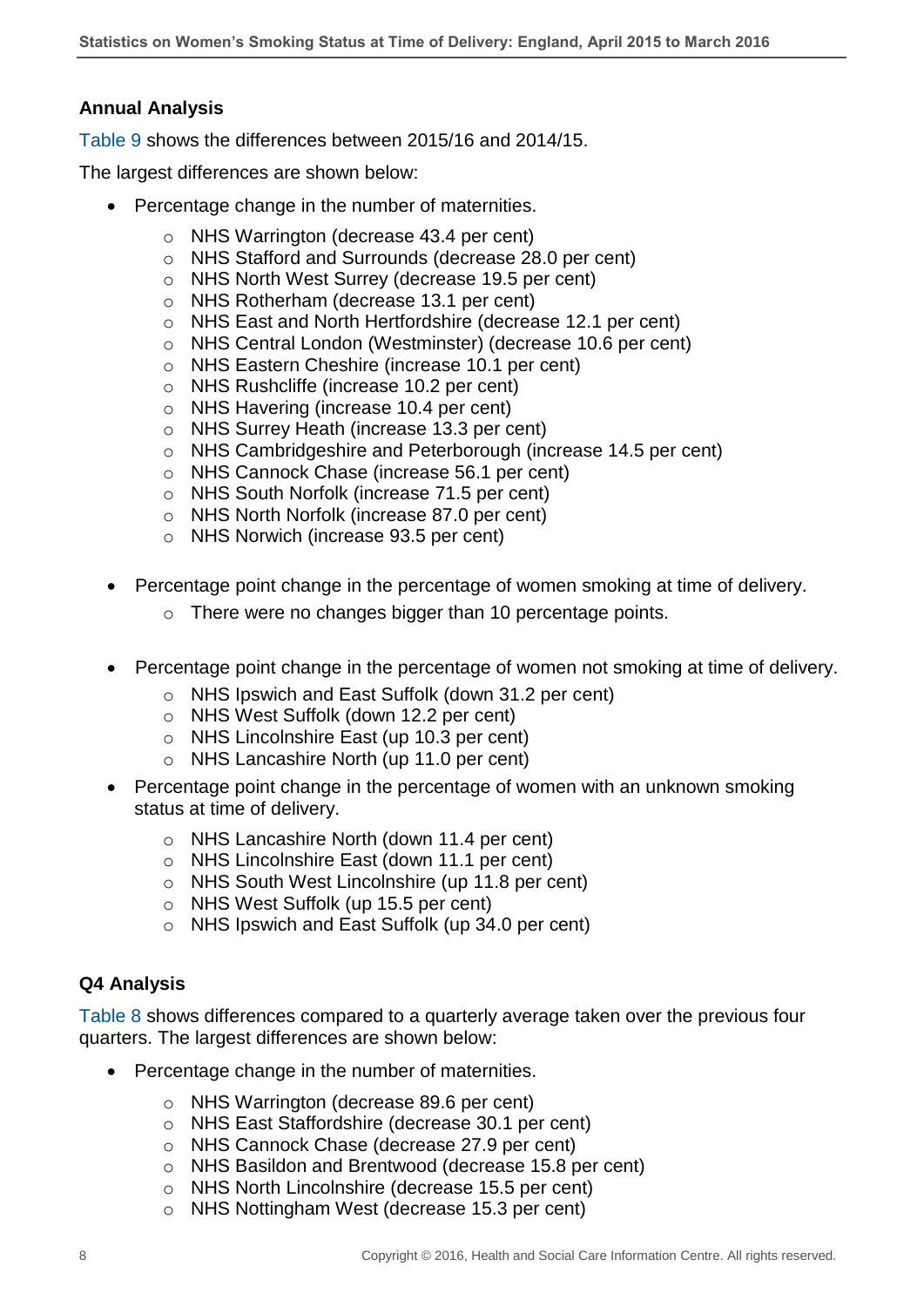- o NHS Sutton (decrease 14.3 per cent)
- o NHS Halton (decrease 14.3 per cent)
- o NHS South East Staffs and Seisdon and Peninsular (decrease 14.1 per cent)
- o NHS Newark & Sherwood (decrease 13.8 per cent)
- o NHS Milton Keynes (decrease 13.6 per cent)
- o NHS Thurrock (decrease 12.6 per cent)
- o NHS Isle of Wight (decrease 12.2 per cent)
- o NHS Lambeth (decrease 11.9 per cent)
- o NHS Bracknell and Ascot (decrease 11.3 per cent)
- o NHS Oxfordshire (decrease 11.2 per cent)
- o NHS West Suffolk (decrease 10.9 per cent)
- o NHS Chorley and South Ribble (decrease 10.3 per cent)
- o NHS North East Lincolnshire (decrease 10.3 per cent)
- o NHS Eastbourne, Hailsham and Seaford (increase 11.1 per cent)
- o NHS North Norfolk (increase 18.1 per cent)
- o NHS South Norfolk (increase 24.4 per cent)
- o NHS Norwich (increase 25.5 per cent)
- Percentage point change in the percentage of women smoking at time of delivery.
	- o There were no changes bigger than 10 percentage points.
- Percentage point change in the percentage of women not smoking at time of delivery.
	- o NHS West Essex (down 10.2 percentage points)
	- o NHS Ipswich and East Suffolk (up 10.7 percentage points)
	- o NHS Southport and Formby (up 11.1 percentage points)
	- o NHS Cambridgeshire and Peterborough (up 11.5 percentage points)
	- o NHS South East Staffs and Seisdon and Peninsular (up 16.1 percentage points)
	- o NHS Herefordshire (up 19.2 percentage points)
	- o NHS Birmingham CrossCity (up 25.4 percentage points)
	- o NHS Solihull (up 29.5 percentage points)
- Percentage point change in the percentage of women with an unknown smoking status at time of delivery.
	- o NHS Solihull (down 36.3 percentage points)
	- o NHS Birmingham CrossCity (down 29.2 percentage points)
	- o NHS Herefordshire (down 22.0 percentage points)
	- o NHS South East Staffs and Seisdon and Peninsular (down 18.0 percentage points)
	- o NHS Southport and Formby (down 15.1 percentage points)
	- o NHS Walsall (down 13.5 percentage points)
	- o NHS Ipswich and East Suffolk (down 12.7 percentage points)
	- o NHS West Lancashire (down 11.8 percentage points)
	- o NHS Cambridgeshire and Peterborough (down 11.6 percentage points)
	- o NHS West Essex (up 10.7 percentage points)

#### **Known Issues**

Some of the issues mentioned previously were flagged to us as part of the data collection process and more information on the reasons for these issues follow. These data quality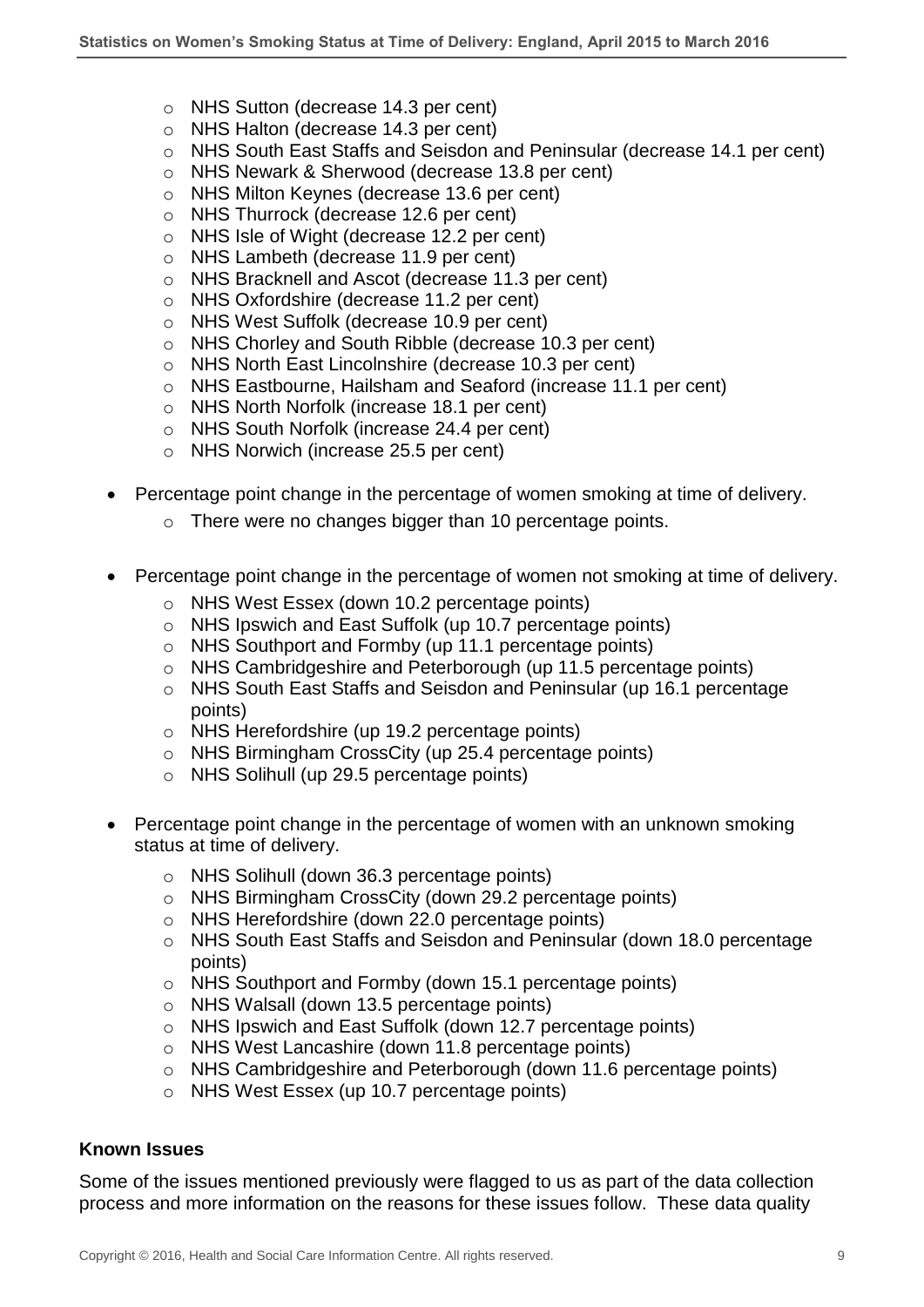issues need to be taken into account when looking at these data for quarter 4 2015/16 and also when making comparisons with earlier periods:

- Due to a change in Electronic Patient Record System (EPR) system and staff retraining, Addenbrookes Hospital are experiencing ongoing data quality issues. This has resulted in a large number of maternities with an unknown smoking status in Q4 for NHS Ipswich and East Suffolk (46.4%), NHS West Suffolk (20.7%) and NHS Cambridgeshire and Peterborough (10.9%).
- A large number of maternities had an unknown smoking status for NHS Lincolnshire East (20.2%), NHS Lincolnshire West (18.9%) and NHS South West Lincolnshire (18.6%). This is due to data quality issues at the main trust supplying data to these CCG's.
- Changes to IT systems at a variety of providers, meant that a large number of maternities had an unknown smoking status for NHS West Essex (15.8%), NHS West Lancashire (12.1%) and NHS Herefordshire (11.3%).
- A large number of maternities had an unknown smoking status for NHS Wirral (10.2%), this is due to data quality issues at Wirral University Teaching Hospital.
- Barking, Havering and Redbridge University Hospitals did not submit any data for Q4, resulting in a large percentage decrease in the number of maternities from the average of the preceding four quarters for NHS Basildon and Brentwood (-15.8%). This also resulted in a large number of maternities with an unknown smoking status for NHS Castle Point and Rochford (11.3%) and NHS Southend (10.0%).
- Due to a change in IT systems, the Norfolk and Norwich University Hospital did not submit any data in Q3 and Q4 2014/15. Data has been provided for subsequent quarters which has resulted in a large difference in the number of maternities compared to the average of the preceding 4 quarters for NHS Norwich, NHS North Norfolk and NHS South Norfolk.
- Due to the implementation of a new IT system Warrington and Halton Hospitals NHS Foundation Trust were not able to submit any data for Q3 and Q4 2015/16. This has resulted in a large reduction in the number of maternities for NHS Warrington (-89.6%).
- A new IT system at one of their providers, resulted in a large percentage change in the number of maternities from the average of the preceding four quarters for NHS Cannock Chase (-27.9%) and NHS East Staffordshire (-30.1%).
- No explanation was provided for the large percentage change in the number of maternities from the average of the preceding four quarters for NHS North Lincolnshire (-15.5%) and NHS Nottingham West (-15.3%).
- Explanations for large changes for 2015/16 Q1 to Q3 can be found in the Data Quality statements for those reports.

# <span id="page-9-0"></span>**Comparability and Coherence**

These data supplement the Infant Feeding Survey<sup>[3](#page-12-2)</sup> (IFS), which was carried out in the UK every 5 years up to 2010 and the results published by the Health and Social Care Information Centre in 2012. The IFS collected data on mothers who smoked at some point in the 12 months immediately before or during their pregnancy and presented the information by age, socio-economic classification and region. The survey has now been discontinued.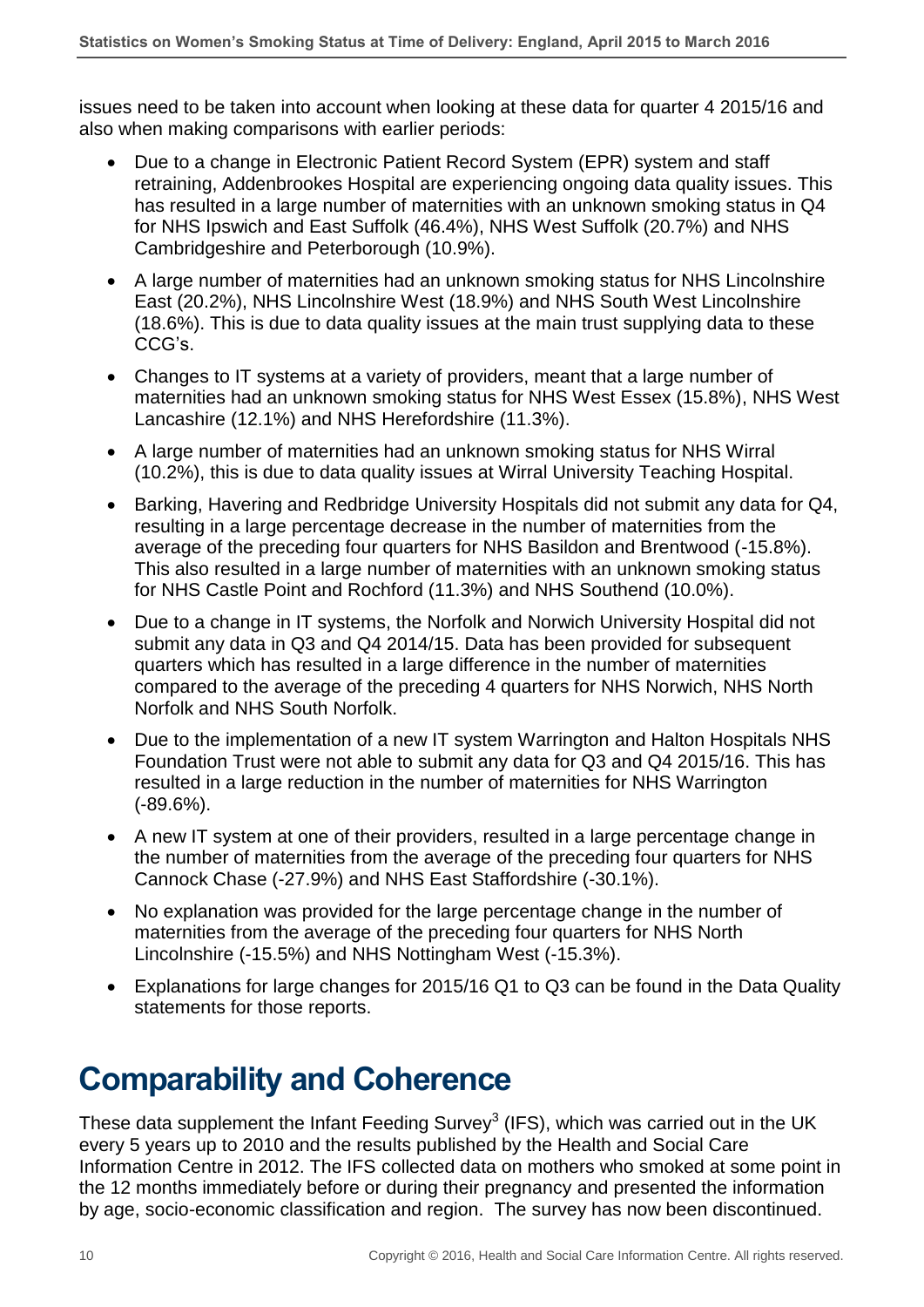The Opinions and Lifestyle Survey $4$  (OPN) provides information on smoking rates, average number of cigarettes smoked and smoking during pregnancy at a national level during 2013. This continues the series of releases on smoking; previously provided by the General Household Survey (GHS) and the General Lifestyle Survey (GLF).

# <span id="page-10-0"></span>**Timeliness and Punctuality**

### **Timeliness**

#### **Launch and submission dates 2015/16**

| Quarter Period |                                          | Launched          | Submission Deadline Publication Date |                   |
|----------------|------------------------------------------|-------------------|--------------------------------------|-------------------|
|                | ∣1 April 2015 - 30 June <b>∣</b><br>2015 | 1 July 2015       | 22 July 2015                         | 15 September 2015 |
| 2              | 1 July 2015 -<br>30 September 2015       | 1 October 2015    | 22 October 2015                      | 16 December 2015  |
| 3              | 1 October 2015-<br>31 December 2015      | $ 4$ January 2016 | 22 January 2016                      | 17 March 2016     |
| $\overline{4}$ | 1 January 2016 -<br>31 March 2016        | 1 April 2016      | 22 April 2016                        | 16 June 2016      |

### **Punctuality**

These publications have not suffered any delay to their pre-announced release date and are published within 3 months of the end of the period which they refer to.

# <span id="page-10-1"></span>**Accessibility and Clarity**

All reports are accessible on the HSCIC website as PDF documents. All tables in the report are provided in Excel format and as csv files, as part of the government's requirement to make public data public.

The publication may be requested in large print or other formats through the HSCIC's contact centre: [enquiries@hscic.gov.uk](mailto:enquiries@hscic.gov.uk) (please include 'SATOD' in the subject line).

### **Confidentiality**

These publications are subject to a HSCIC risk assessment prior to issue. The reports include analyses at England, Commissioning Region, Area Team and Clinical Commissioning Group level. Statistical units are women who have given birth in a given quarter. The report presents mothers smoking at the time of delivery as a percentage of maternities.

Information is disseminated at a high level of aggregation and the only small numbers that occur do not require suppressing as they are not considered identifiable or disclosive. This is because they occur in a non-sensitive column in the tabulations (mothers whose smoking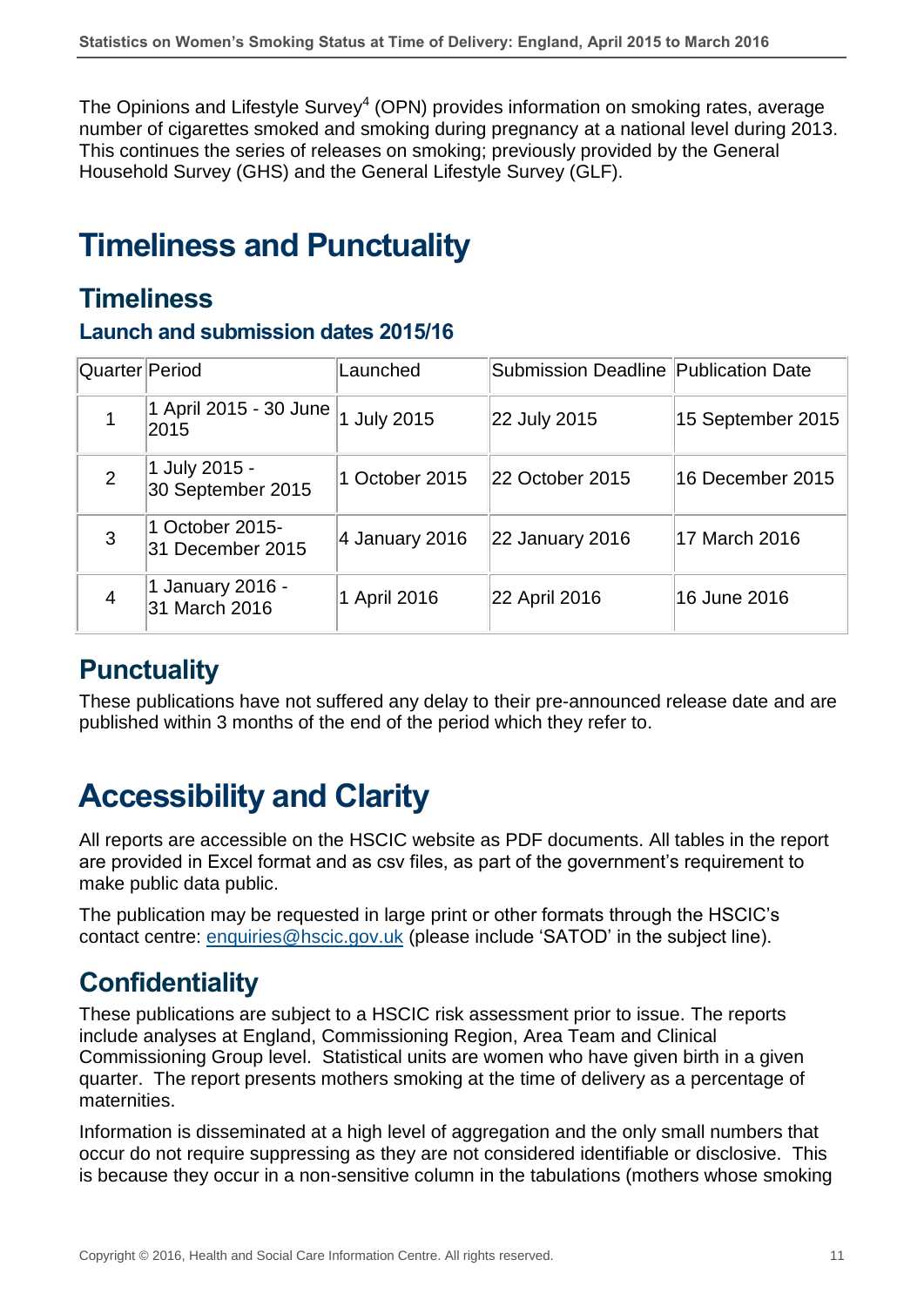status was not known). There are no breakdowns in the output (e.g. age, socio-economic group) which would lead to small numbers in sensitive columns.

### **Publication**

At the end of each quarterly reporting period the report *Statistics on women's smoking status at time of delivery: England* will be published. These reports are available at:

[http://www.hscic.gov.uk/searchcatalogue?q=smoking+delivery&area=&size=10&sort=Releva](http://www.hscic.gov.uk/searchcatalogue?q=smoking+delivery&area=&size=10&sort=Relevance) [nce](http://www.hscic.gov.uk/searchcatalogue?q=smoking+delivery&area=&size=10&sort=Relevance)

The HSCIC has produced SATOD reports since Quarter 3 2011/12. Prior to this the Department of Health produced these reports.

The DH reports are available at:

[http://webarchive.nationalarchives.gov.uk/20130107105354/http://www.dh.gov.uk/en/Publica](http://webarchive.nationalarchives.gov.uk/20130107105354/http:/www.dh.gov.uk/en/Publicationsandstatistics/Statistics/StatisticalWorkAreas/Statisticalpublichealth/DH_124185) [tionsandstatistics/Statistics/StatisticalWorkAreas/Statisticalpublichealth/DH\\_124185](http://webarchive.nationalarchives.gov.uk/20130107105354/http:/www.dh.gov.uk/en/Publicationsandstatistics/Statistics/StatisticalWorkAreas/Statisticalpublichealth/DH_124185)

[http://webarchive.nationalarchives.gov.uk/+/www.dh.gov.uk/en/Publichealth/Healthimprovem](http://webarchive.nationalarchives.gov.uk/+/www.dh.gov.uk/en/Publichealth/Healthimprovement/Tobacco/Tobaccogeneralinformation/DH_4139682) [ent/Tobacco/Tobaccogeneralinformation/DH\\_4139682](http://webarchive.nationalarchives.gov.uk/+/www.dh.gov.uk/en/Publichealth/Healthimprovement/Tobacco/Tobaccogeneralinformation/DH_4139682)

# <span id="page-11-0"></span>**Trade Offs Between Output Quality Components**

None.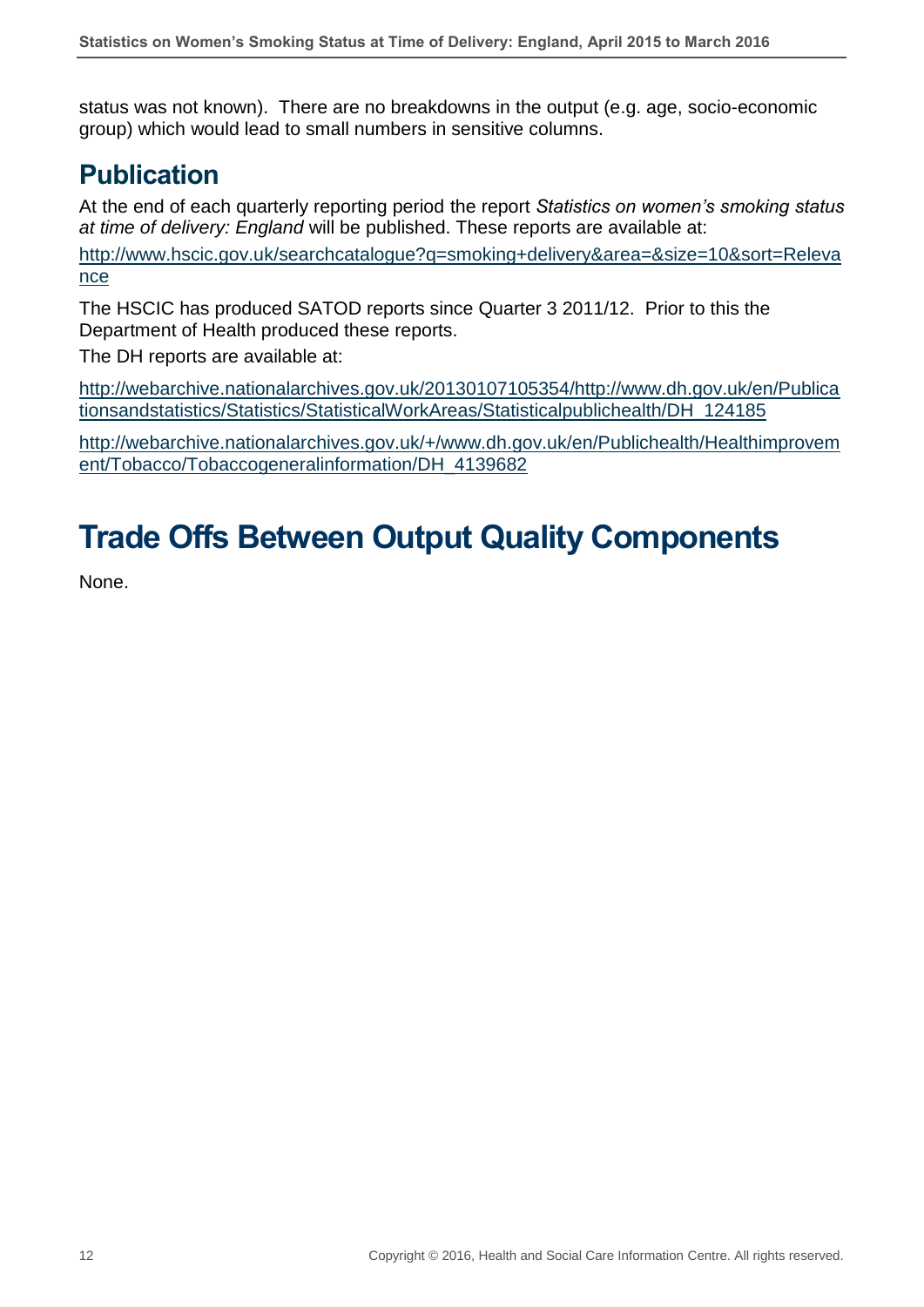### **References**

- <span id="page-12-0"></span>1. Quitting smoking in pregnancy and following childbirth: Guidance. National Institute for Health and Clinical Excellence, 2010. <http://www.nice.org.uk/guidance/ph26>
- <span id="page-12-1"></span>2. Healthy Lives, Healthy People: a tobacco control plan for England. Department of Health, 2011 <https://www.gov.uk/government/publications/the-tobacco-control-plan-for-england>
- <span id="page-12-2"></span>3. The Infant Feeding Survey – UK 2010. The Health and Social Care Information Centre, 2012. [www.hscic.gov.uk/catalogue/PUB08694](http://www.hscic.gov.uk/catalogue/PUB08694)
- <span id="page-12-3"></span>4. Opinions and Lifestyle Survey, Smoking Habits Amongst Adults, 2014. Office for National Statistics, 2015. [http://www.ons.gov.uk/peoplepopulationandcommunity/healthandsocialcare/healthandl](http://www.ons.gov.uk/peoplepopulationandcommunity/healthandsocialcare/healthandlifeexpectancies/bulletins/adultsmokinghabitsingreatbritain/2014) [ifeexpectancies/bulletins/adultsmokinghabitsingreatbritain/2014](http://www.ons.gov.uk/peoplepopulationandcommunity/healthandsocialcare/healthandlifeexpectancies/bulletins/adultsmokinghabitsingreatbritain/2014)
- <span id="page-12-4"></span>5. Methodological changes to Statistics on Women's Smoking Status at Time of Delivery: England. Health and Social Care Information Centre, 2013. [http://www.hscic.gov.uk/media/13188/Methodological-changes-](http://www.hscic.gov.uk/media/13188/Methodological-changes-SaTOD/pdf/Methodological_Change_Notice_-_SaTOD.pdf)[SaTOD/pdf/Methodological\\_Change\\_Notice\\_-\\_SaTOD.pdf](http://www.hscic.gov.uk/media/13188/Methodological-changes-SaTOD/pdf/Methodological_Change_Notice_-_SaTOD.pdf)